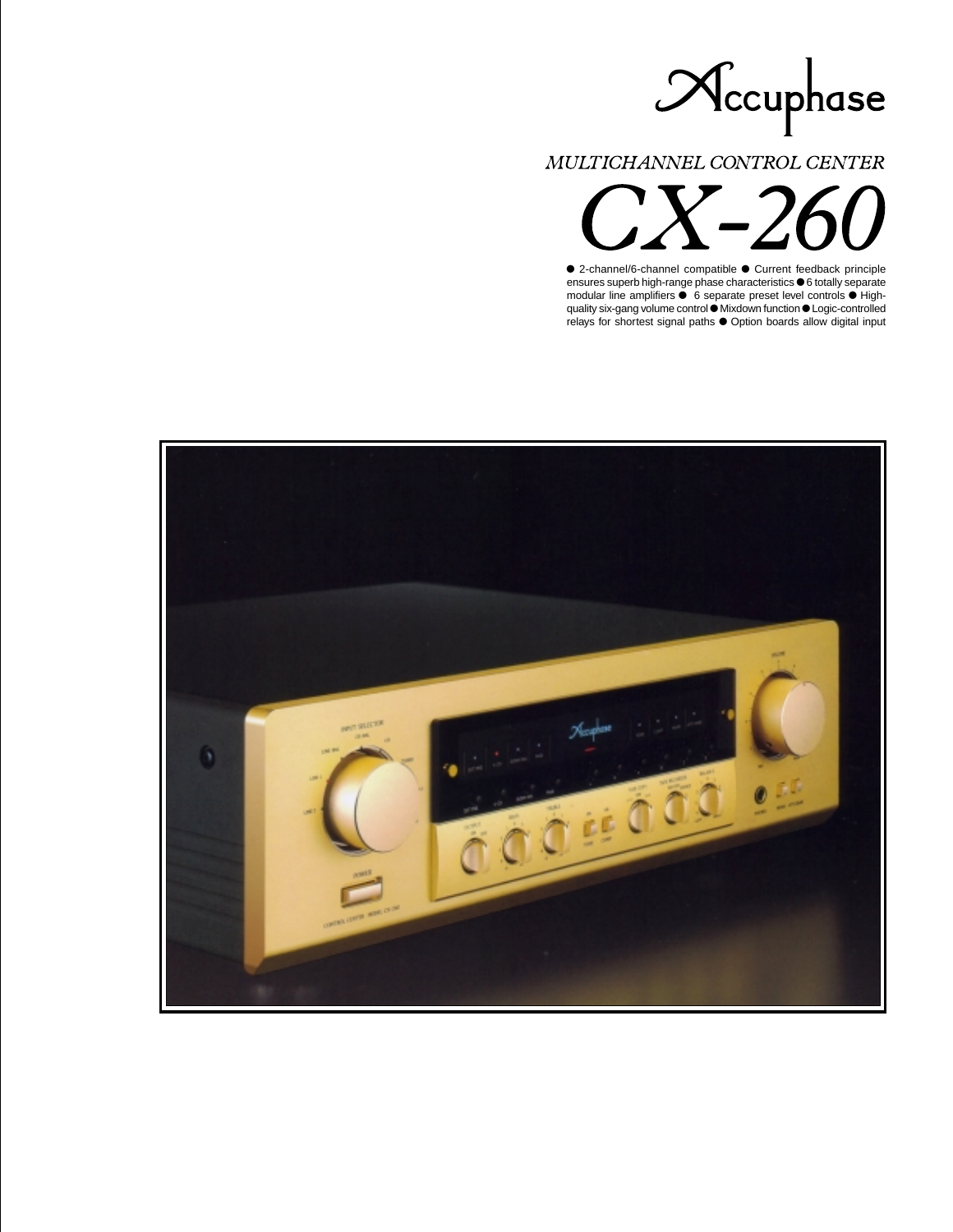

**Build the high-end home theater of your dreams 2-channel/6-channel compatible preamplifier features 6-channel (5.1ch) analog inputs/outputs. Six entirely separate line amplifiers and six preset level controls, high-quality 6-gang volume control. Mixdown function. In two-channel mode, six line amplifiers are connected in triple parallel MCS configuration.**

The CX-260/PX-600 is the long-awaited preamplifier/power amplifier combination from Accuphase designed from the ground up for multichannel surround systems that aim for absolute top quality in picture and in sound. These two products will allow the true audiophile to build a home theater that provides audiovisual enjoyment without making any sacrifices when it comes to sonic accuracy.

Accuphase's extensive experience in the realm of pure audio is in evidence everywhere in the CX-260/PX-600. The no-compromise Accuphase approach is applied here not only to two-channel stereo but also to multi-channel operation that brings the excitement of a concert hall and the thrill of a movie theater right into the living room. The amazingly realistic sound stage that can be created with these components goes far beyond the limitations of conventional surround sound. Music playback in stereo sounds more alive and realistic than ever, and surround sources acquire an additional dimension of scale and natural authority. Discover a new world where sound and image blend to form a home theater environment with true high-end performance.

### **Control center compatible with 2-channel/ 6-channel operation**

Besides conventional 2-channel stereo, the Control Center CX-260 allows input of a 6-channel (5.1ch) analog signal as supplied for example by a DVD player with digital decoder or other processor. Two input groups named LINE 1 and 2 are provided, with six balanced and six unbalanced connectors each. The six-gang main volume control adjusts all channels in one action, but in addition, six individual level controls are also provided. This is possible because the CX-260 has six separate line amplifier circuits and balanced output stages.

#### **Six discrete line amplifiers designed for optimum sound. MCS configuration in stereo mode further improves sound quality.**

The CX-260 has six line amplifiers that employ a



pure complementary push-pull configuration and are built with hand-selected discrete parts. For minimum noise, three input devices are used in parallel.

When the unit is operating in two-channel mode, the six line amplifiers are connected in a triple parallel MCS (Multiple Circuit Summing-up) configuration, as shown in Figure 2. By adding the performance advantages of each circuit, S/N ratio, distortion and other important parameters are further improved, resulting in a stereo amplifier with even better characteristics.

# **Current feedback circuit topology prevents phase shifts**

The CX-260 uses the signal current rather than the more conventionally used voltage for feedback. The impedance at the current feedback point is kept very low, which means that there is almost no phase shift. Phase compensation via negative



feedback can therefore be kept to a minimum, resulting in excellent transient response and superb sonic

transparency. Figure 3 shows frequency response for different gain settings of the current feedback amplifier. The graphs



demonstrate that response remains uniform over a wide range.

# **Modular construction and separate power transformers for left and right channel**

The line amplifiers and balanced output amplifiers of the six channels are housed in separate modules. Including other units such as unbalanced input stages and mixdown circuitry, the CX-260 has a total of 16 modules neatly arranged on a motherboard. On the power supply side, entirely separate transformers and filtering capacitors for



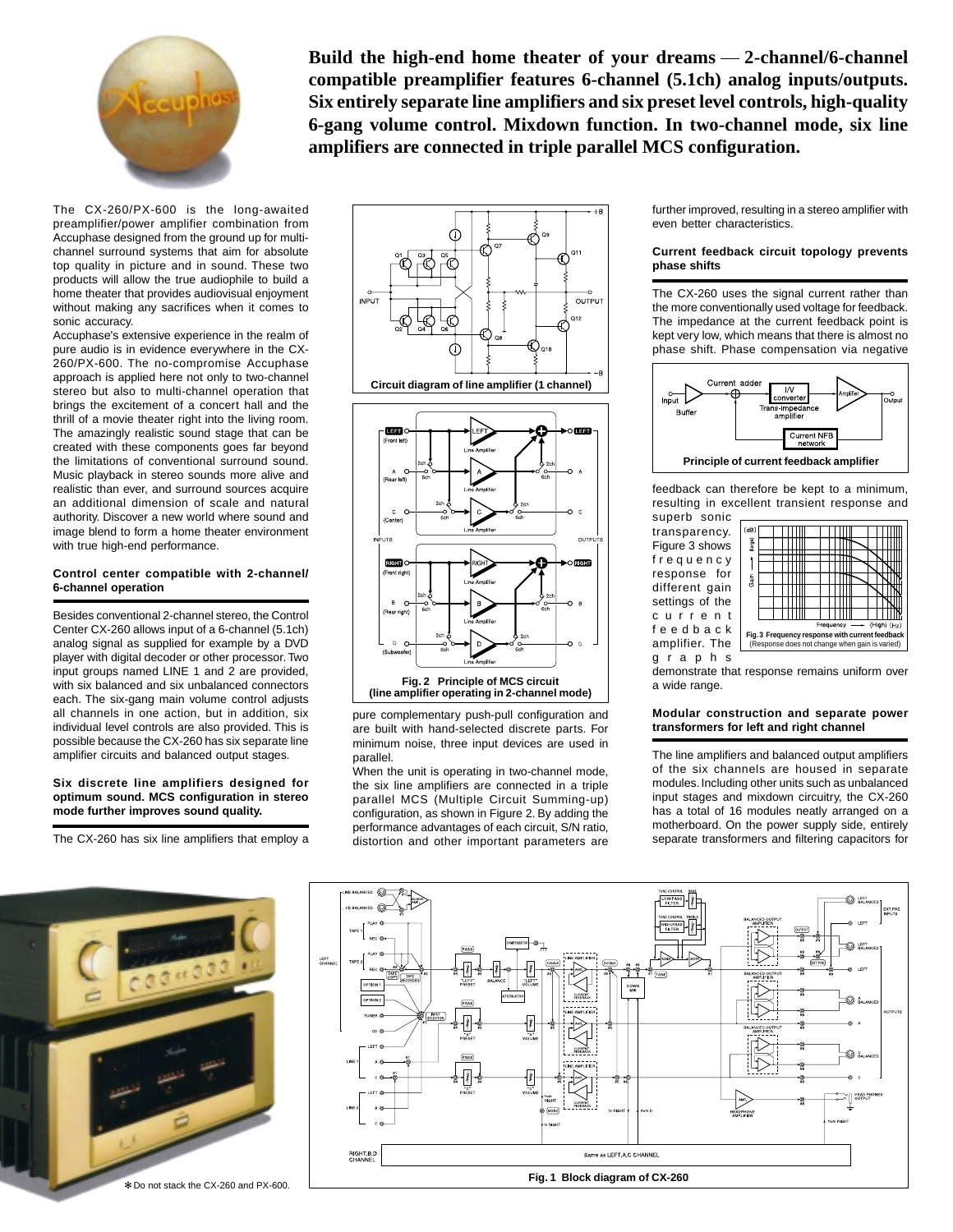the left and right channel result in a true twin-mono design. A wide-band, lowimpedance power supply circuit is integrated in



 Supplied remote commander RC-20 allows volume adjustment and program source selection

each modular unit, to thoroughly prevent the possibility of unwanted interaction between amplifier stages.

### **Mixdown function allows 4-channel playback of 6-channel sources**

A special function called "mixdown" lets you

-



six-channel source are mixed into the left and right front channels, resulting in a 4-channel arrangement with two front and two rear channels. This is useful for example when the placement of the monitor or screen makes it difficult to position a center speaker, or when the design of the room is not suitable for a subwoofer. Thanks to the mixdown function, you can still enjoy 5.1ch surround program sources in such cases.

> Line amplifiers, mixdown circuit, balanced input/output amplifiers and other modules neatly arranged on PCB motherboard (total 16 modules)

> > 中心

### **Individual level controls for all channels**

Separate controls for each of the six channels make it easy to fine-adjust the balance between speakers.

| Control turned fullyclockwise (max.)           | : 0dB     |
|------------------------------------------------|-----------|
| <b>Center click-stop</b>                       | $: -6dB$  |
| Control turned fully counterclockwise (min.) : | $-\infty$ |

Once the levels for the channels have been preset, the master volume control that operates on all six channels together can be used to adjust the listening volume. It is also possible to bypass the preset controls altogether simply by pushing a switch. In 2-channel mode, the controls are bypassed by default.

### **Using an external preamplifier for stereo playback**

For users who wish to dedicate another preamplifier to pure audio playback, the EXT PRE button provides an easy solution. This is also the operation default when power to the CX-260 is off.



Hermetically sealed relays directly connected to gold-plated input/output connectors



-Assembly for Logic control